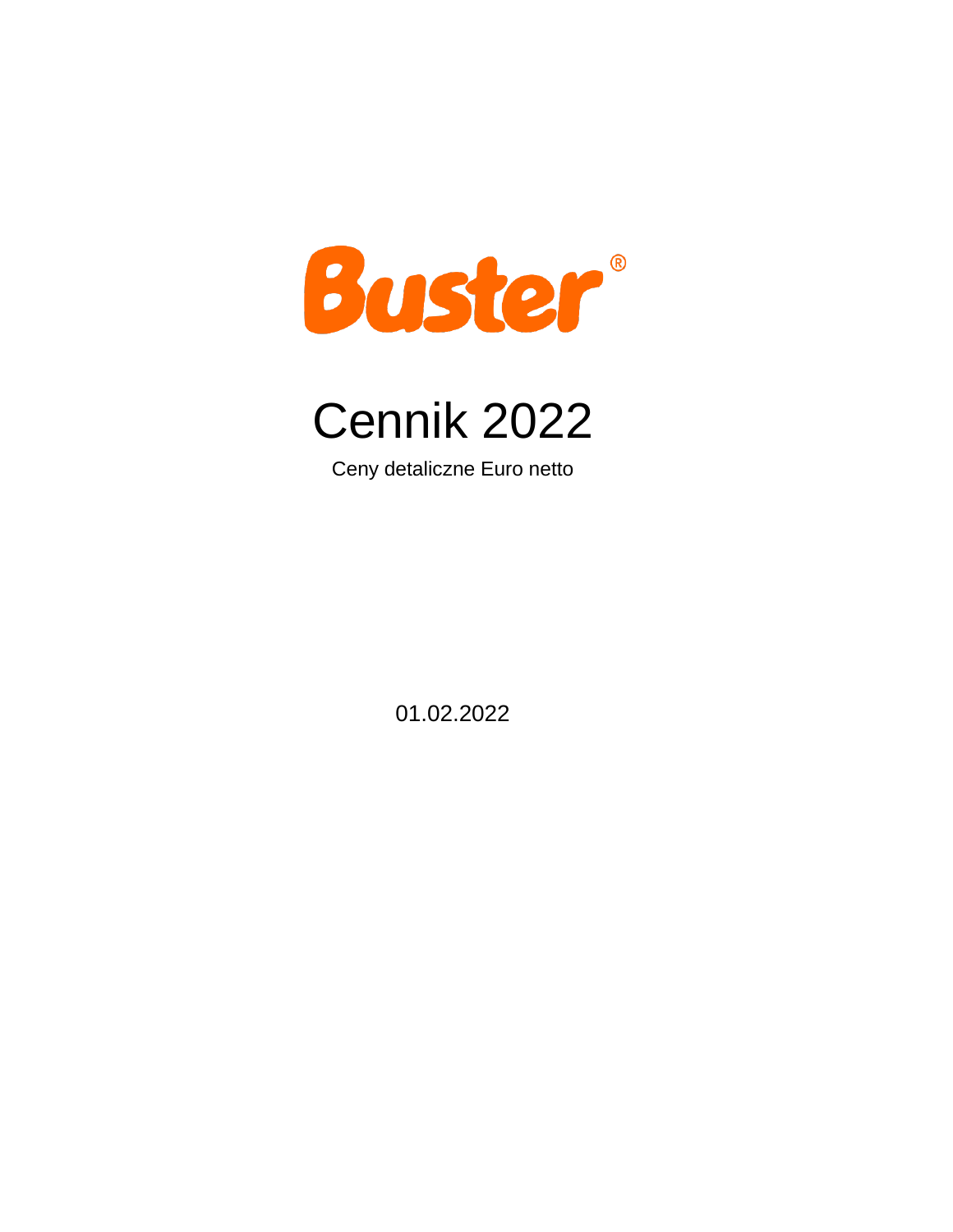## **Buster Mini 2022**



Ceny w euro netto, przeliczane po aktualnym kursie. Nie zawierają kosztow transportu. Inha Works Ltd. Zastrzega możliwość zmian bez powiadomienia.

| Model number | Model       | Detal net VAT 0% |
|--------------|-------------|------------------|
| 5722050      | Buster Mini | 2 535.64 €       |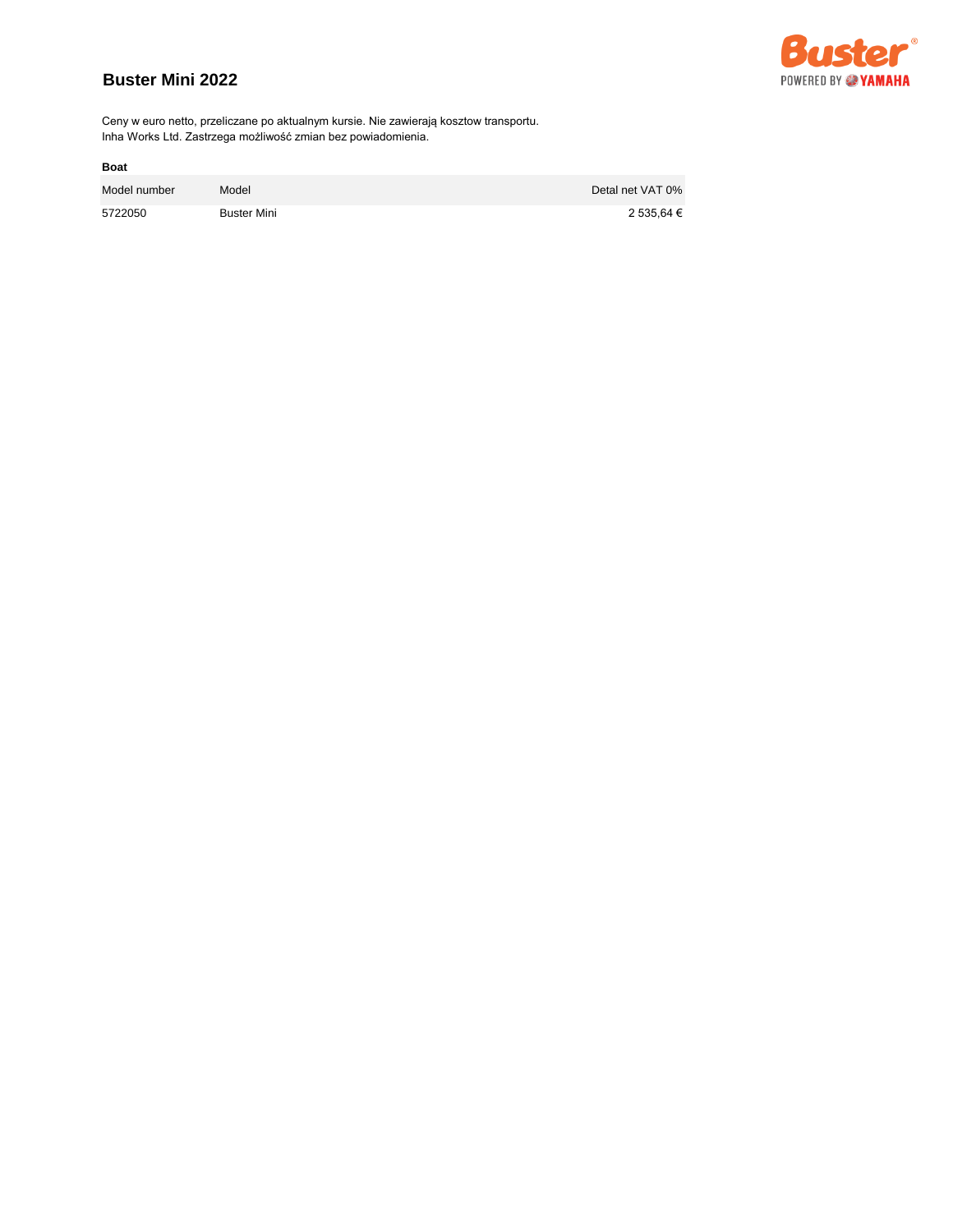## **Buster XS 2022**



Ceny w euro netto, przeliczane po aktualnym kursie. Nie zawierają kosztow transportu. Inha Works Ltd. Zastrzega możliwość zmian bez powiadomienia.

| Model number | Model            | Detal net VAT 0% |
|--------------|------------------|------------------|
| 5722060      | <b>Buster XS</b> | 4 390.31 €       |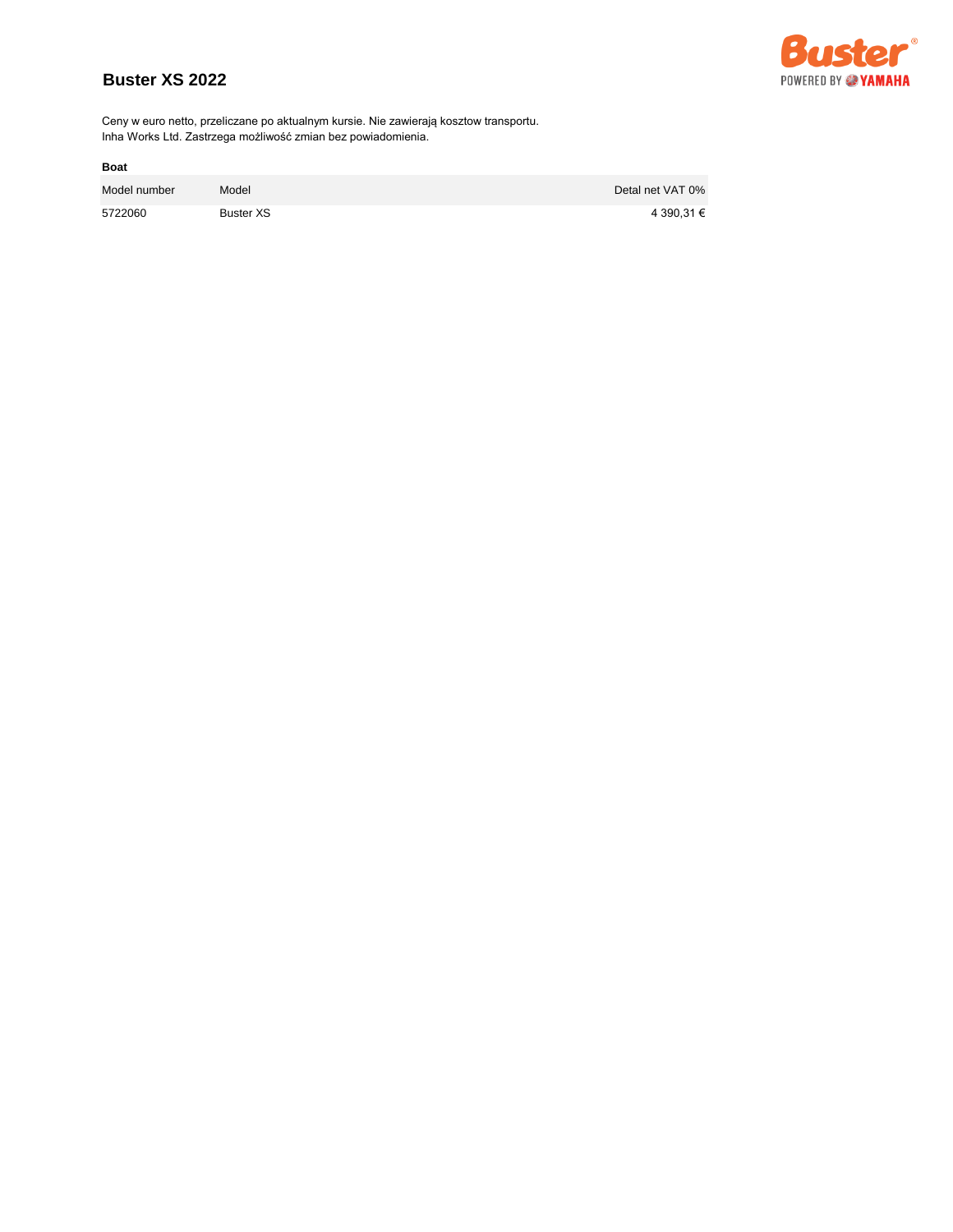## **Buster XSr 2022**



Ceny w euro netto, przeliczane po aktualnym kursie. Nie zawierają kosztow transportu. Inha Works Ltd. Zastrzega możliwość zmian bez powiadomienia.

| Model number     | Model      | Detal net VAT 0% |
|------------------|------------|------------------|
| 5722070 + 803633 | Buster XSr | 5 253.98 €       |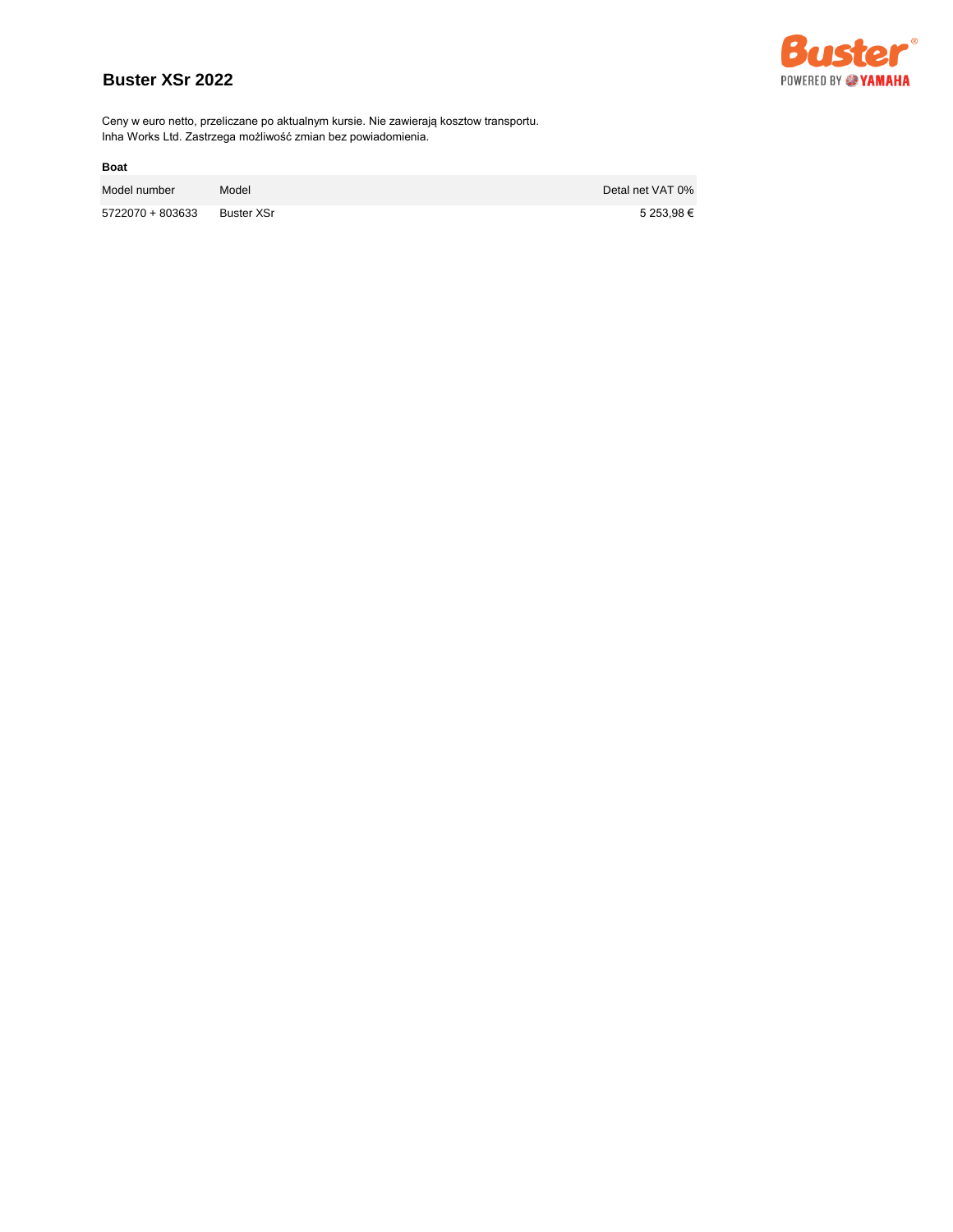## **Buster S 2022**



Ceny w euro netto, przeliczane po aktualnym kursie. Nie zawierają kosztow transportu. Inha Works Ltd. Zastrzega możliwość zmian bez powiadomienia.

| Model number | Model           | Detal net VAT 0% |
|--------------|-----------------|------------------|
| 5721100      | <b>Buster S</b> | 8 012.46 €       |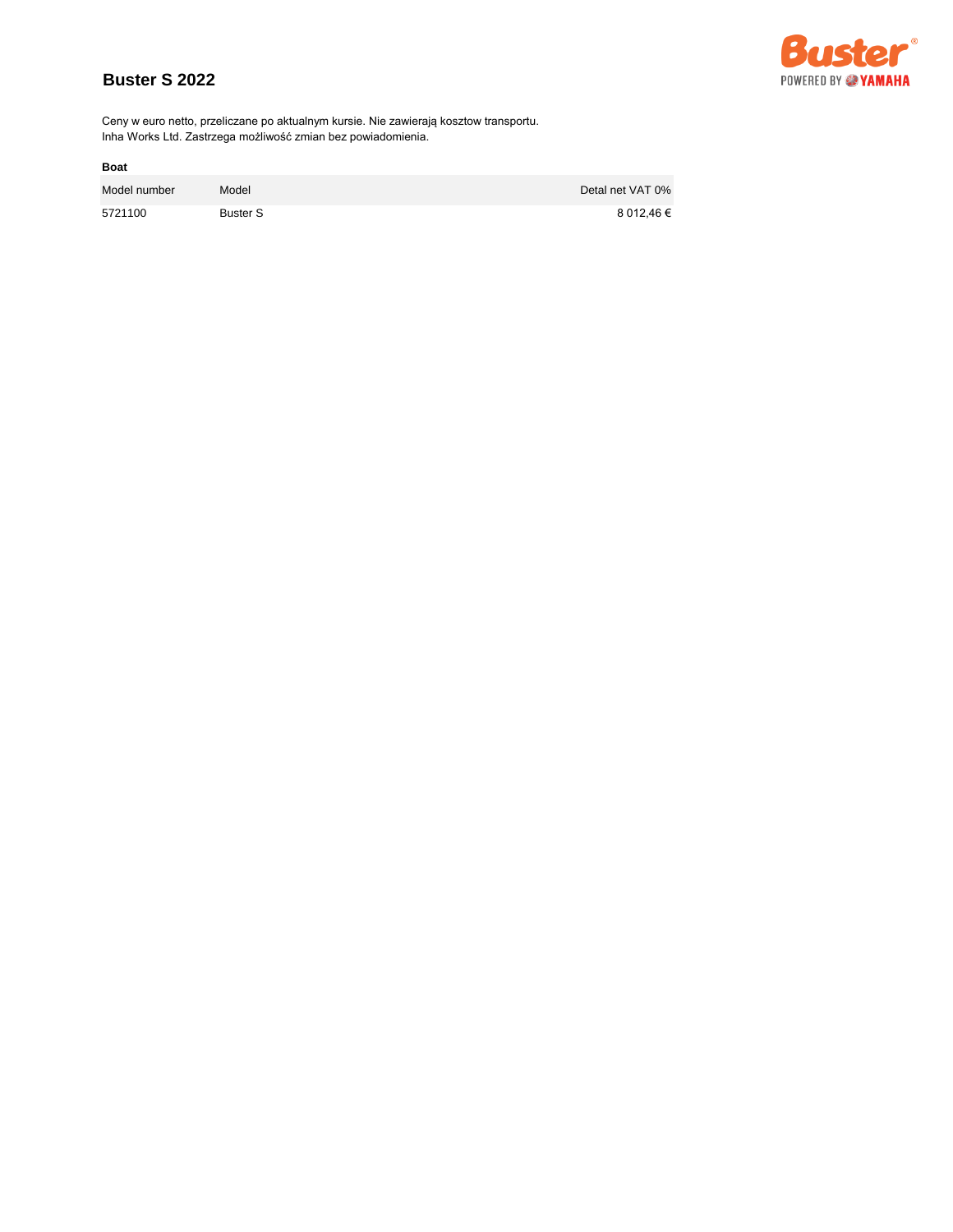## **Buster S1 2022**



Ceny w euro netto, przeliczane po aktualnym kursie. Nie zawierają kosztow transportu. Inha Works Ltd. Zastrzega możliwość zmian bez powiadomienia.

| Model number     | Model     | Detal net VAT 0% |
|------------------|-----------|------------------|
| 5722200 + 803610 | Buster S1 | 8 453.98 €       |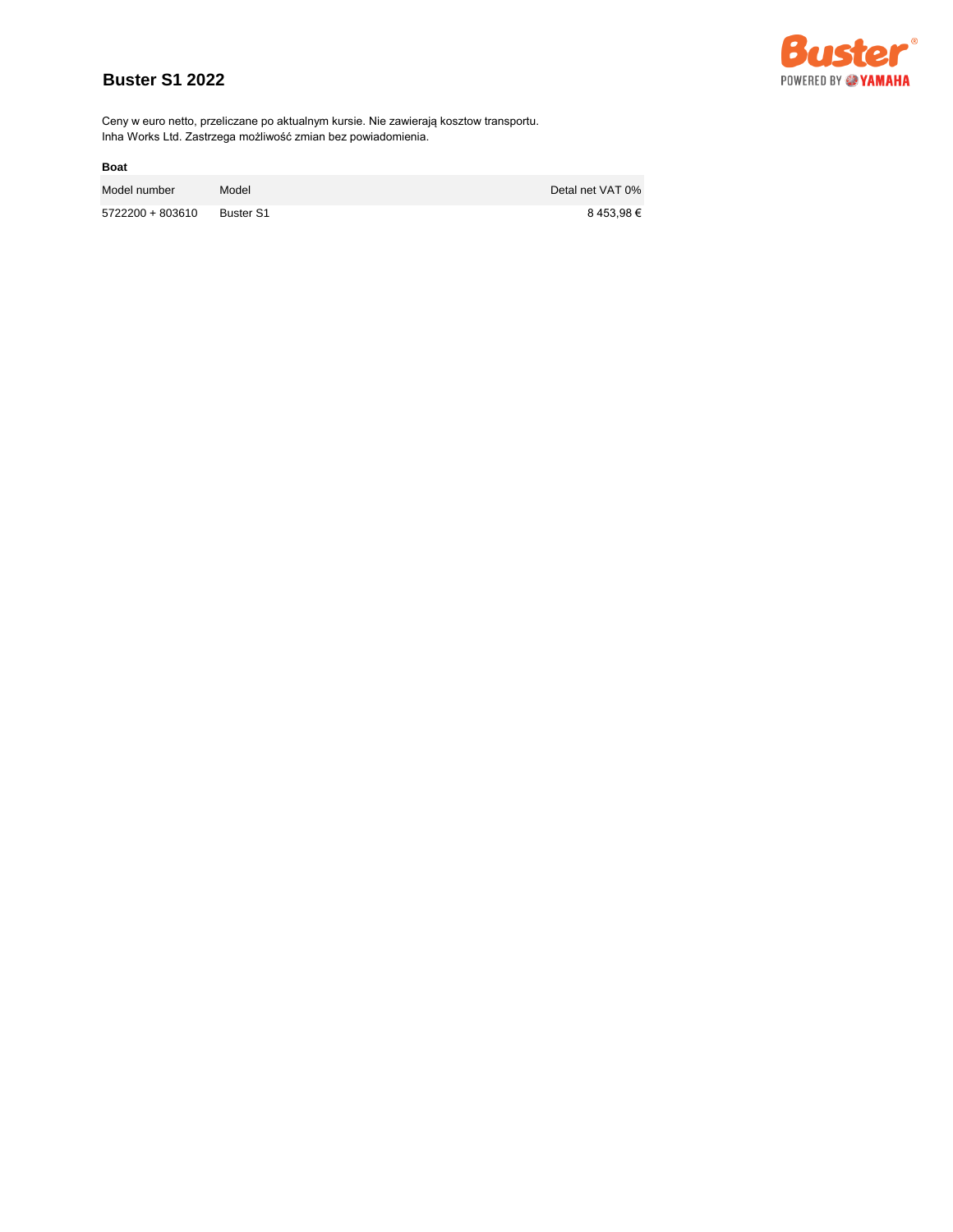## **Buster Scc 2022**



Ceny w euro netto, przeliczane po aktualnym kursie. Nie zawierają kosztow transportu. Inha Works Ltd. Zastrzega możliwość zmian bez powiadomienia.

| Model number     | Model      | Detal net VAT 0% |
|------------------|------------|------------------|
| 5722250 + 803632 | Buster Scc | 8 829.07 €       |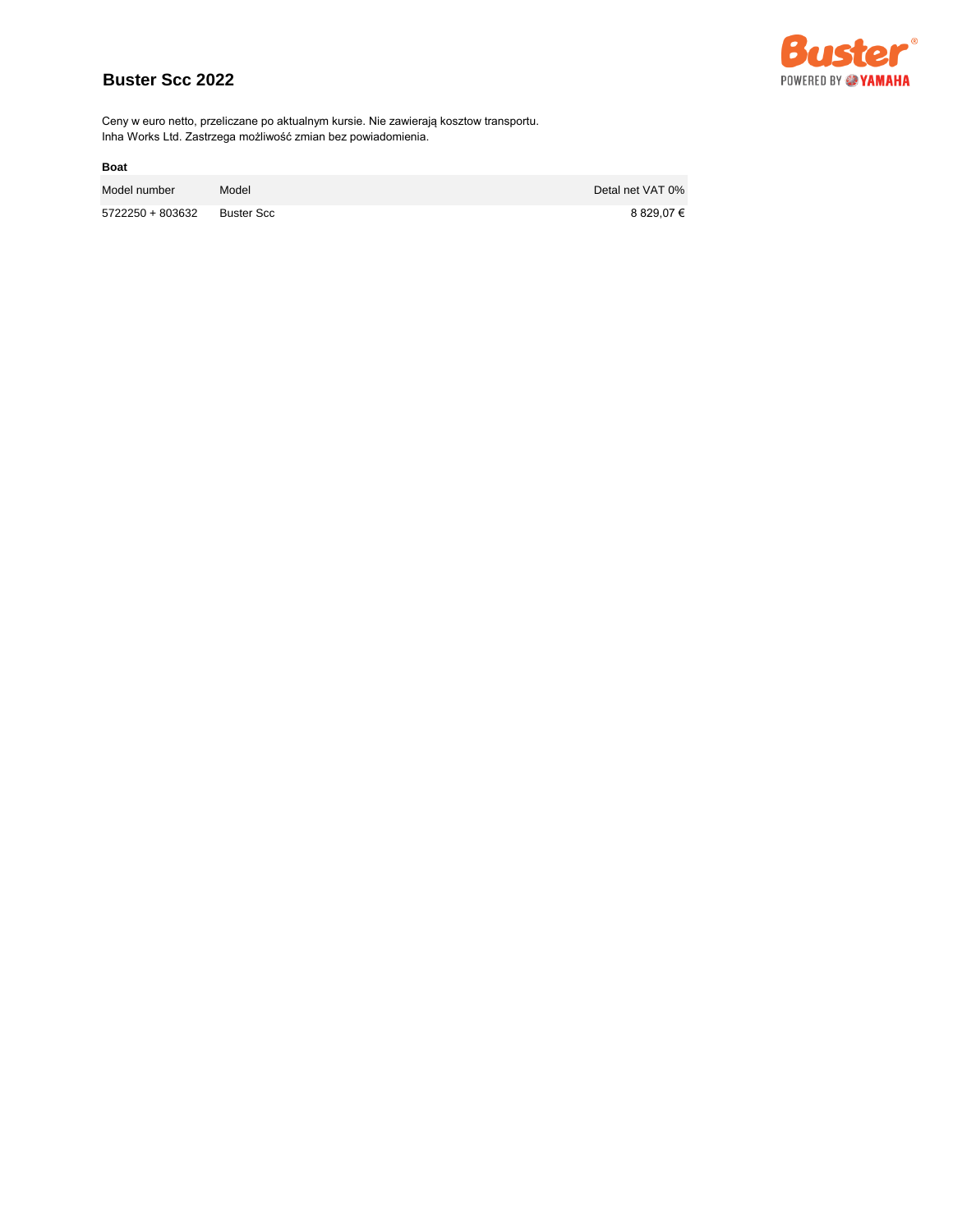## **Buster M1 2022**



Ceny w euro netto, przeliczane po aktualnym kursie. Nie zawierają kosztow transportu. Inha Works Ltd. Zastrzega możliwość zmian bez powiadomienia.

| Model number           | Model                         | Detal net VAT 0% |
|------------------------|-------------------------------|------------------|
| 5722300 + 803600       | <b>Buster M1</b>              | 10 189,62 €      |
| <b>Packages</b>        |                               |                  |
| Product number         | Product name                  | Detal net VAT 0% |
| 804013                 | COMFORT edition<br>(cushions) | 312,54 €         |
| Hull surface treatment |                               |                  |
| Product number         | Product name                  | Detal net VAT 0% |
| 553624                 | Bottom primer                 | 482,20€          |
| 553634                 | Bottom primer + antifouling   | 794.73€          |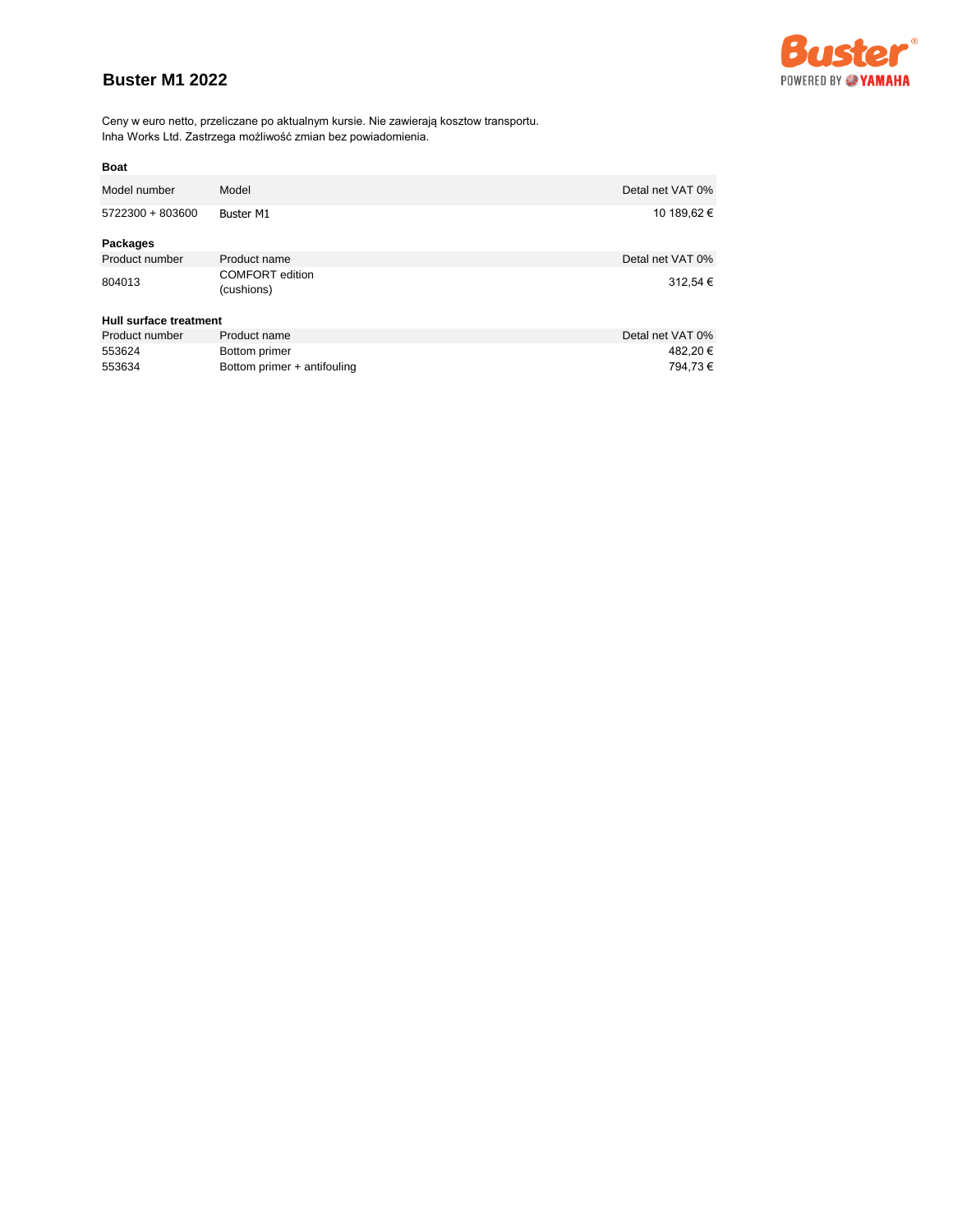## **Buster M2 2022**



Ceny w euro netto, przeliczane po aktualnym kursie. Nie zawierają kosztow transportu. Inha Works Ltd. Zastrzega możliwość zmian bez powiadomienia.

| Model number                       | Model                                                         | Detal net VAT 0% |
|------------------------------------|---------------------------------------------------------------|------------------|
| 5722305 + 803600                   | Buster M2                                                     | 10 531,49 €      |
| Packages                           |                                                               |                  |
| Product number                     | Product name                                                  | Detal net VAT 0% |
| 804014                             | <b>COMFORT</b> edition<br>(cushions, aft canvas)              | 948,76€          |
| 804015                             | <b>PREMIUM</b> edition<br>(Buster Q10", cushions, aft canvas) | 2 229,61 €       |
|                                    |                                                               |                  |
| <b>Factory installed equipment</b> |                                                               |                  |
| Product number                     | Product name                                                  | Detal net VAT 0% |
| 594847                             | Fishfinder                                                    | 589,36€          |
| 554417                             | Sonar                                                         | 321,47€          |
| Hull surface treatment             |                                                               |                  |
| Product number                     | Product name                                                  | Detal net VAT 0% |
| 553624                             | Bottom primer                                                 | 482,20€          |
| 553634                             | Bottom primer+antifouling                                     | 794,73€          |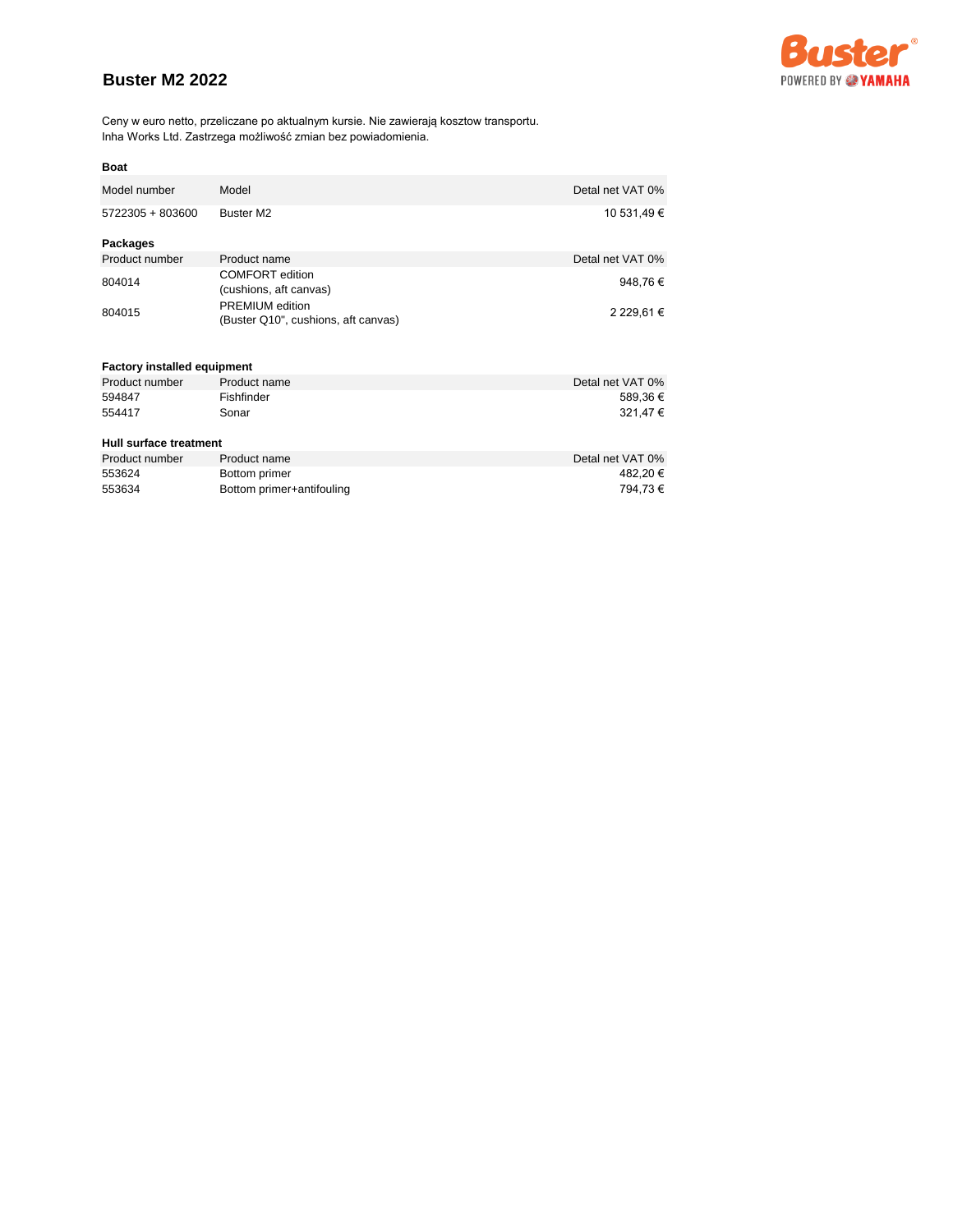## **Buster L1 2022**



Ceny w euro netto, przeliczane po aktualnym kursie. Nie zawierają kosztow transportu. Inha Works Ltd. Zastrzega możliwość zmian bez powiadomienia.

| Model number                  | Model                                | Detal net VAT 0% |
|-------------------------------|--------------------------------------|------------------|
| 5722400 + 803601              | Buster L1                            | 12 311,42 €      |
| Packages                      |                                      |                  |
| Product number                | Product name                         | Detal net VAT 0% |
| 804016                        | <b>COMFORT</b> edition<br>(cushions) | 394,60€          |
| <b>Accent panels</b>          |                                      |                  |
| Product number                | Product name                         | Detal net VAT 0% |
| 553936                        | Grey Blue Satin Metallic             | 803,67€          |
| 553937                        | <b>Black Satin Metallic</b>          | $0,00 \in$       |
| 553938                        | <b>Black Satin</b>                   | 803,67€          |
| 553939                        | <b>White Pearl Satin</b>             | 803,67€          |
| <b>Hull surface treatment</b> |                                      |                  |
| Product number                | Product name                         | Detal net VAT 0% |
| 553624                        | Bottom primer                        | 482,20€          |
| 553634                        | Bottom primer+antifouling            | 794,73€          |
| 553666                        | Grey sides + bottom primer           | 973,33 €         |
| 553708                        | Grey sides+primer+antifouling        | 1 384,08 €       |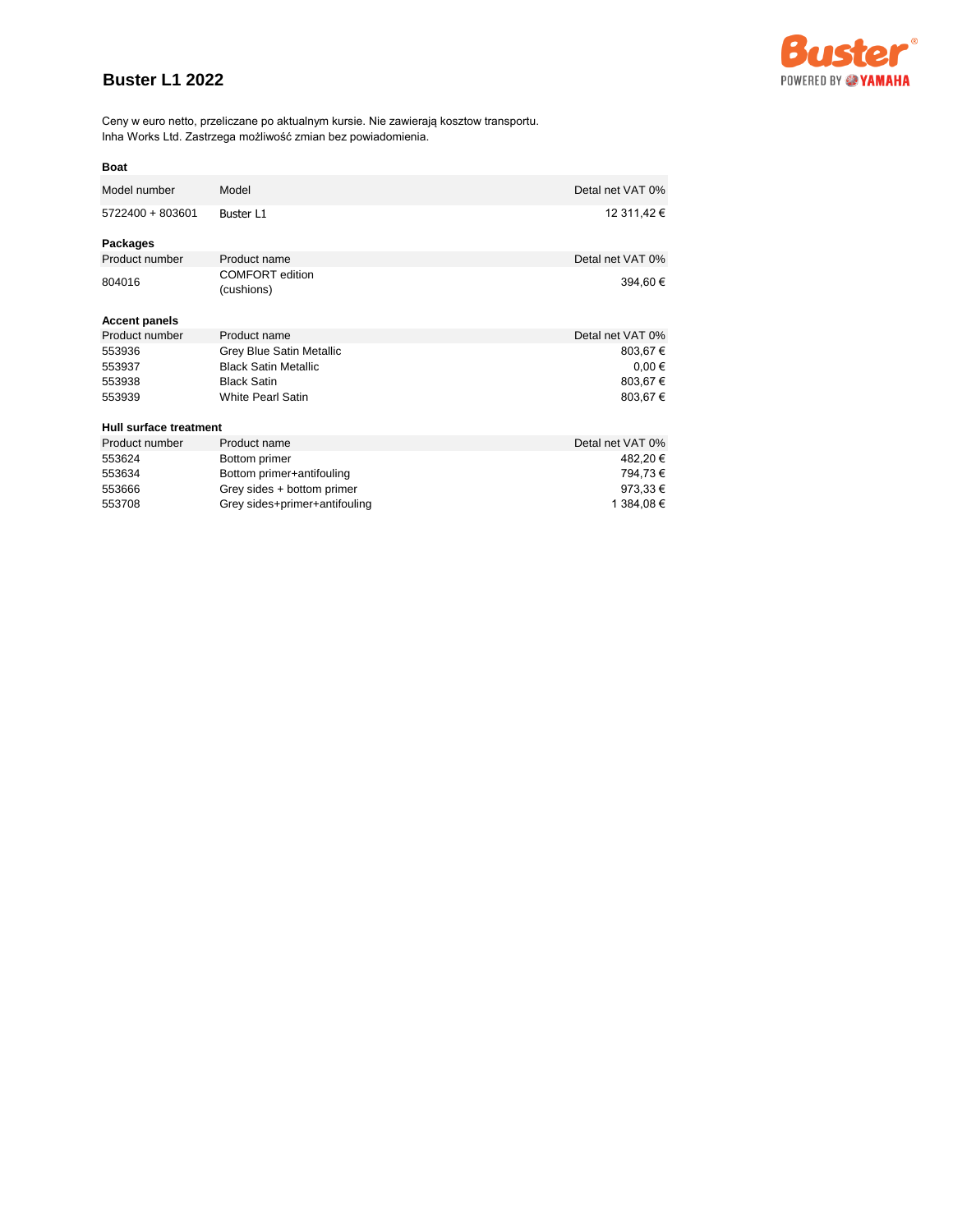## **Buster L2 2022**



Ceny w euro netto, przeliczane po aktualnym kursie. Nie zawierają kosztow transportu. Inha Works Ltd. Zastrzega możliwość zmian bez powiadomienia.

| Model number                       | Model                                                         | Detal net VAT 0% |
|------------------------------------|---------------------------------------------------------------|------------------|
| 5722405 + 803601                   | Buster L <sub>2</sub>                                         | 13 079,58 €      |
| <b>Packages</b>                    |                                                               |                  |
| Product number                     | Product name                                                  | Detal net VAT 0% |
| 804017                             | <b>COMFORT</b> edition<br>(cushions, aft canvas)              | 948,76€          |
| 804018                             | <b>PREMIUM</b> edition<br>(Buster Q10", cushions, aft canvas) | 2 229,61 €       |
| <b>Factory installed equipment</b> |                                                               |                  |
| Product number                     | Product name                                                  | Detal net VAT 0% |
| 594847                             | Fishfinder                                                    | 589,36€          |
| 554417                             | Sonar                                                         | 321,47€          |
| <b>Accent panels</b>               |                                                               |                  |
| Product number                     | Product name                                                  | Detal net VAT 0% |
| 553936                             | <b>Grey Blue Satin Metallic</b>                               | 803,67€          |
| 553937                             | <b>Black Satin Metallic</b>                                   | $0,00 \in$       |
| 553938                             | <b>Black Satin</b>                                            | 803,67€          |
| 553939                             | <b>White Pearl Satin</b>                                      | 803,67€          |
|                                    |                                                               |                  |
| Hull surface treatment             |                                                               |                  |
| Product number                     | Product name                                                  | Detal net VAT 0% |
| 553624                             | Bottom primer                                                 | 482,20€          |
| 553634                             | Bottom primer+antifouling                                     | 794,73€          |
| 553666                             | Grey sides + bottom primer                                    | 973,33€          |
| 553708                             | Grey sides+primer+antifouling                                 | 1 384,08 €       |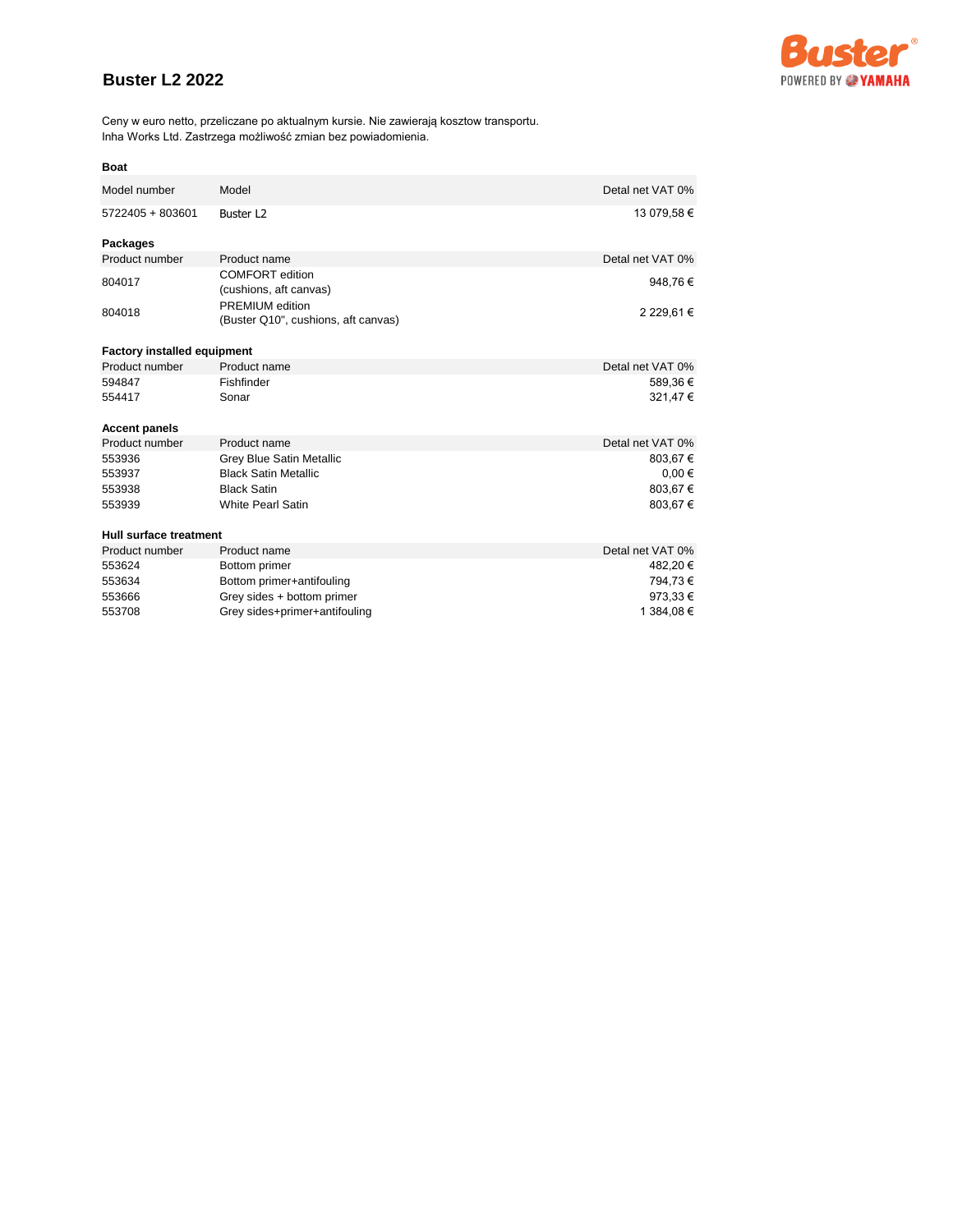### **Buster Lx 2022**



Ceny w euro netto, przeliczane po aktualnym kursie. Nie zawierają kosztow transportu. Inha Works Ltd. Zastrzega możliwość zmian bez powiadomienia.

| Model number                       | Model                                                                                     | Detal net VAT 0% |
|------------------------------------|-------------------------------------------------------------------------------------------|------------------|
| 5722440 + 803602                   | <b>Buster Lx</b>                                                                          | 18 220,07 €      |
| <b>Packages</b>                    |                                                                                           |                  |
| Product number                     | Product name                                                                              | Detal net VAT 0% |
| 804019                             | <b>COMFORT</b> edition<br>(cushions, aft canvas)<br>PREMIUM edition                       | 948,76€          |
| 804020                             | (cushions, aft canvas, fishfinder, waterskiing arch, entertainment +<br>mooring packages) | 2 371,92 €       |
| <b>Factory installed equipment</b> |                                                                                           |                  |
| Product number                     | Product name                                                                              | Detal net VAT 0% |
| 594847                             | Fishfinder                                                                                | 589,36€          |
| 554417                             | Sonar                                                                                     | 321,47€          |
| <b>Accent panels</b>               |                                                                                           |                  |
| Product number                     | Product name                                                                              | Detal net VAT 0% |
| 553941                             | <b>Grey Blue Satin Metallic</b>                                                           | 803,67€          |
| 553942                             | <b>Black Satin Metallic</b>                                                               | $0,00 \in$       |
| 553943                             | <b>Black Satin</b>                                                                        | 803,67€          |
| 553944                             | <b>White Pearl Satin</b>                                                                  | 803,67€          |
| Hull surface treatment             |                                                                                           |                  |
| Product number                     | Product name                                                                              | Detal net VAT 0% |
| 553624                             | Bottom primer                                                                             | 482,20€          |
| 553634                             | Bottom primer+antifouling                                                                 | 794,73€          |
| 553666                             | Grey sides + bottom primer                                                                | 973,33 €         |
| 553708                             | Grey sides+primer+antifouling                                                             | 1 384,08 €       |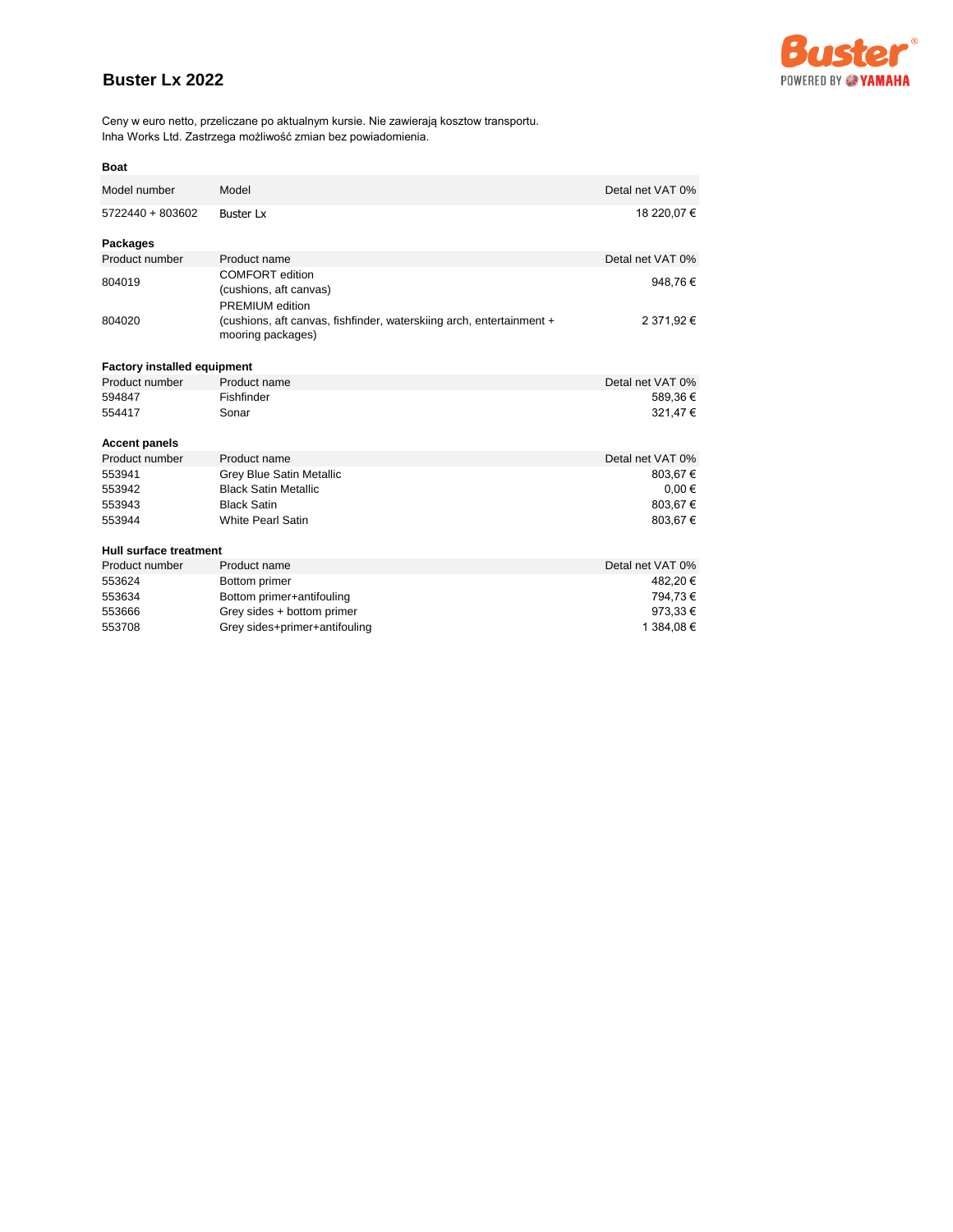# **Buster X 2022**



Ceny w euro netto, przeliczane po aktualnym kursie. Nie zawierają kosztow transportu. Inha Works Ltd. Zastrzega możliwość zmian bez powiadomienia.

| Model number                       | Model                                                                                     | Detal net VAT 0% |
|------------------------------------|-------------------------------------------------------------------------------------------|------------------|
| 5722470 + 803603                   | <b>Buster X</b>                                                                           | 20 867,82 €      |
| <b>Packages</b>                    |                                                                                           |                  |
| Product number                     | Product name                                                                              | Detal net VAT 0% |
| 804021                             | <b>COMFORT</b> edition<br>(cushions, aft canvas)                                          | 948,76€          |
|                                    | <b>PREMIUM</b> edition                                                                    |                  |
| 804022                             | (cushions, aft canvas, fishfinder, waterskiing arch, entertainment +<br>mooring packages) | 2 371,92 €       |
| <b>Factory installed equipment</b> |                                                                                           |                  |
| Product number                     | Product name                                                                              | Detal net VAT 0% |
| 594847                             | Fishfinder                                                                                | 570,55€          |
| 554417                             | Sonar                                                                                     | 301,88€          |
| <b>Accent panels</b>               |                                                                                           |                  |
| Product number                     | Product name                                                                              | Detal net VAT 0% |
| 553926                             | <b>Grey Blue Satin Metallic</b>                                                           |                  |
| 553927                             | <b>Black Satin Metallic</b>                                                               | $0.00 \in$       |
| 553928                             | <b>Black Satin</b>                                                                        | 803,67€          |
| 553929                             | <b>White Pearl Satin</b>                                                                  | 803,67€          |
| Hull surface treatment             |                                                                                           |                  |
| Product number                     | Product name                                                                              | Detal net VAT 0% |
| 553624                             | Bottom primer                                                                             | 482,20€          |
| 553634                             | Bottom primer+antifouling                                                                 | 794,73€          |
| 553666                             | Grey sides + bottom primer                                                                | 973,33€          |
| 553708                             | Grey sides+primer+antifouling                                                             | 1 384,08 €       |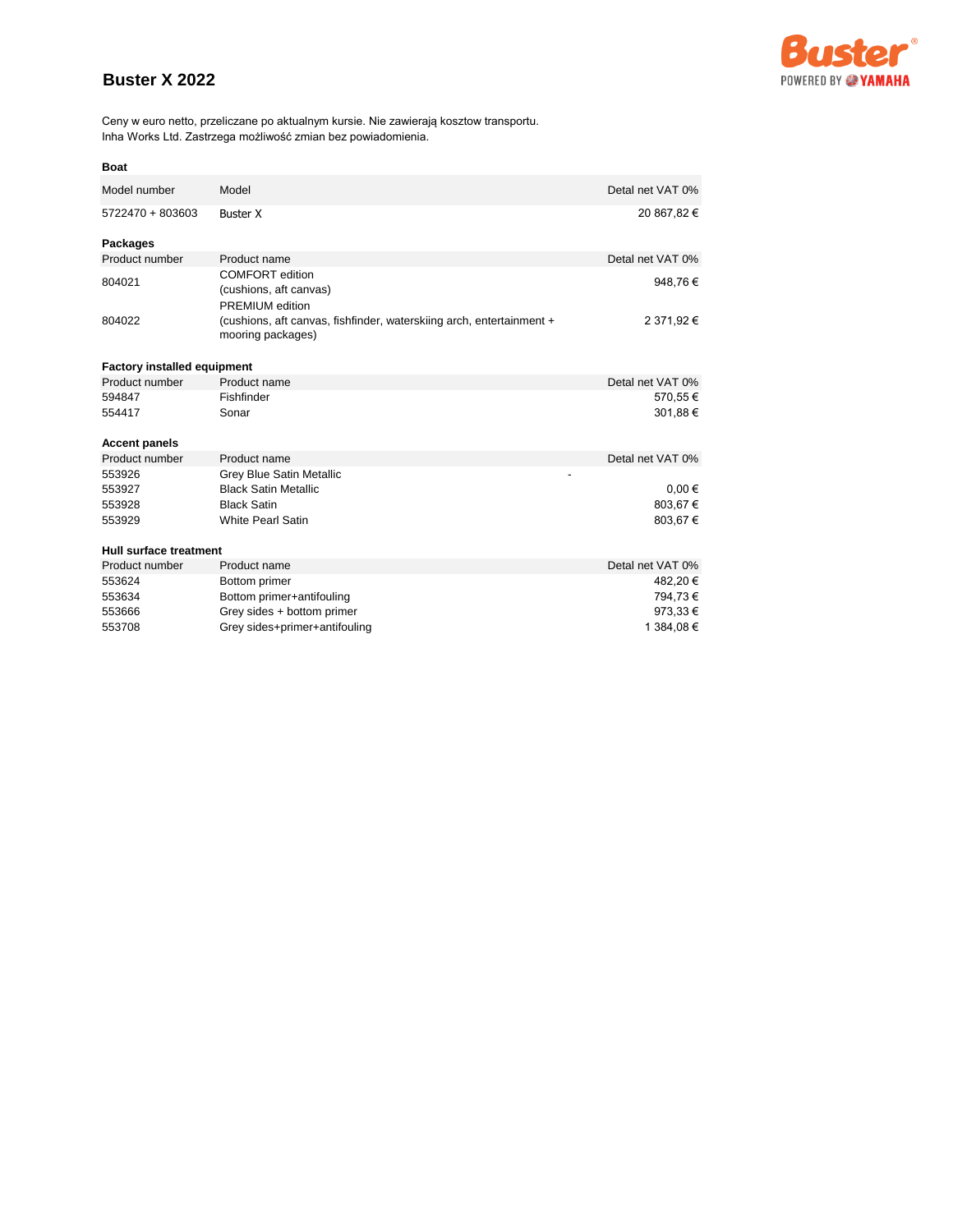## **Buster XL 2022**



Ceny w euro netto, przeliczane po aktualnym kursie. Nie zawierają kosztow transportu. Inha Works Ltd. Zastrzega możliwość zmian bez powiadomienia.

| Model number                       | Model                                                          | Detal net VAT 0% |
|------------------------------------|----------------------------------------------------------------|------------------|
| 5722500 + 803604                   | <b>Buster XL</b>                                               | 28 477,51 €      |
|                                    |                                                                |                  |
| <b>Packages</b>                    |                                                                |                  |
| Product number                     | Product name                                                   | Detal net VAT 0% |
| 804023                             | <b>COMFORT</b> edition<br>(cushions, aft canvas)               | 1 375,71 €       |
| 804024                             | <b>COMFORT TARGA edition</b>                                   | 3 571,83 €       |
|                                    | (cushions, targa + sprayhood for targa)                        |                  |
|                                    | PREMIUM edition                                                |                  |
| 804025                             | (cushions, aft canvas, fishfinder, waterskiing arch,           | 4464,79€         |
|                                    | entertainment, trim tabs, windshield wiper for co-driver, rack |                  |
|                                    | for fenders + mooring packages)                                |                  |
|                                    |                                                                |                  |
| <b>Factory installed equipment</b> |                                                                |                  |
| Product number                     | Product name                                                   | Detal net VAT 0% |
| 594847                             | Fishfinder                                                     | 589,36€          |
| 554417                             | Sonar                                                          | 321,47€          |
| 554418                             | AIS-receiver                                                   | 910,81€          |
| 554986                             | Trim tabs                                                      | 857,23€          |
|                                    |                                                                |                  |
| <b>Accent panels</b>               |                                                                |                  |
| Product number                     | Product name                                                   | Detal net VAT 0% |
| 553956                             | <b>Black Satin</b>                                             | 1 026,91 €       |
| 553957                             | <b>White Satin Pearl</b>                                       | 1 026,91 €       |
| 553958                             | <b>Black Satin Metallic</b>                                    | $0,00 \in$       |
| 553959                             | Grey Blue Satin Metallic                                       |                  |
| <b>Hull surface treatment</b>      |                                                                |                  |
| Product number                     | Product name                                                   | Detal net VAT 0% |
| 553604                             | Bottom primer                                                  | 616,14€          |
| 553673                             | Bottom primer+antifouling                                      | 982,26€          |
| 553876                             | Grey sides+bottom primer                                       | 1 151,92 €       |
| 553840                             | Grey sides+primer+antifouling                                  | 1 518,02 €       |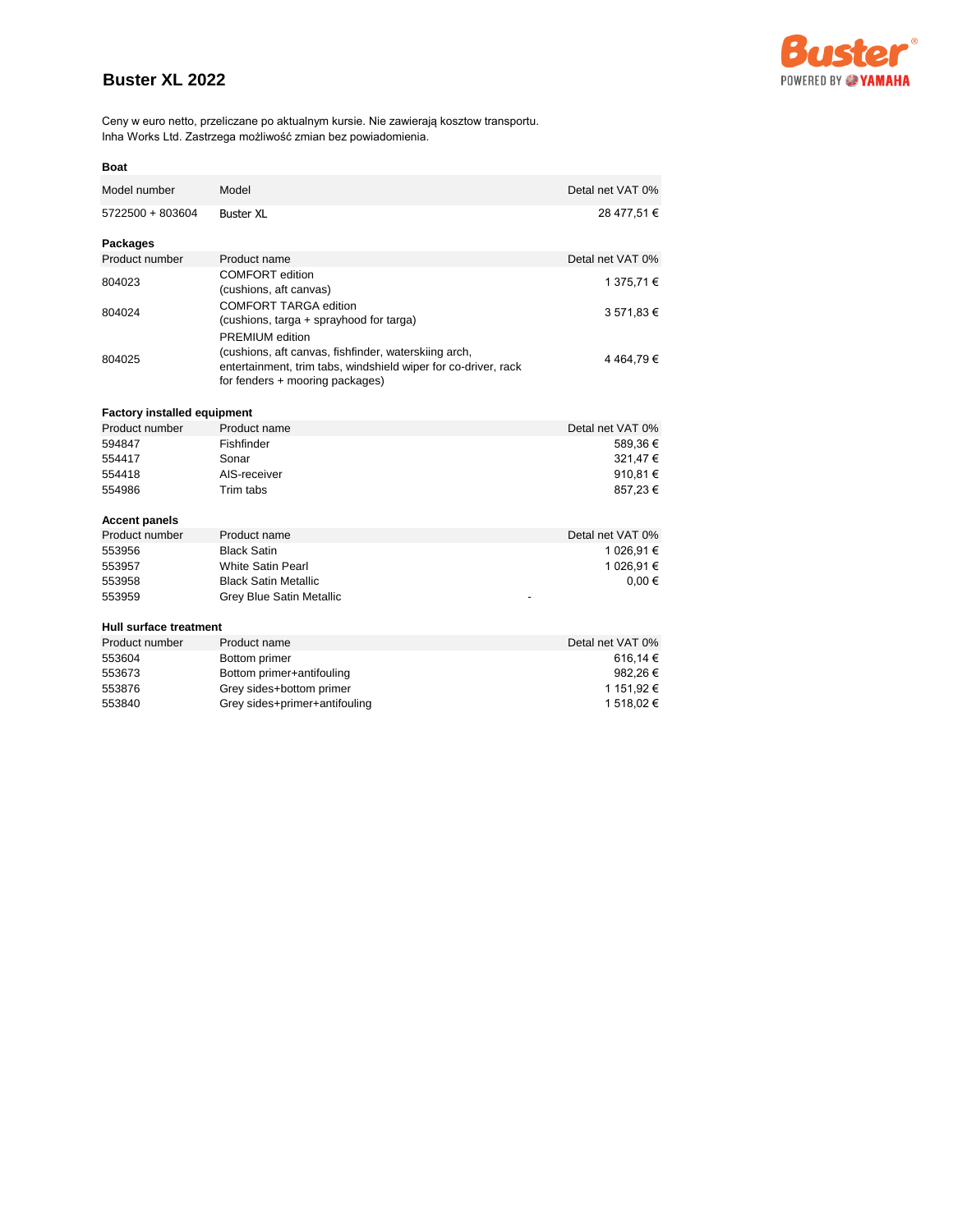## **Buster XL V MAX edition 2022**



Ceny w euro netto, przeliczane po aktualnym kursie. Nie zawierają kosztow transportu. Inha Works Ltd. Zastrzega możliwość zmian bez powiadomienia.

| ٠<br>w<br>$\sim$<br> |
|----------------------|
|----------------------|

| Model number                       | Model                     | Detal net VAT 0% |
|------------------------------------|---------------------------|------------------|
| 5722505                            | Buster XL V MAX Edition   | 32 092,73 €      |
| <b>Factory installed equipment</b> |                           |                  |
| Product number                     | Product name              | Detal net VAT 0% |
| 594847                             | Fishfinder                | 589,36€          |
| 554417                             | Sonar                     | 321,47€          |
| 554418                             | AIS-receiver              | 910,81€          |
| 554986                             | Trim tabs                 | 857,23€          |
| <b>Accent panels</b>               |                           |                  |
| Product number                     | Product name              | Detal net VAT 0% |
| 553961                             | V MAX accent panel        | $0,00 \in$       |
| Hull surface treatment             |                           |                  |
| Product number                     | Product name              | Detal net VAT 0% |
| 553604                             | Bottom primer             | 616,14€          |
| 553673                             | Bottom primer+antifouling | 982,26€          |
| 553898                             | V MAX side color          | 1 071,54 €       |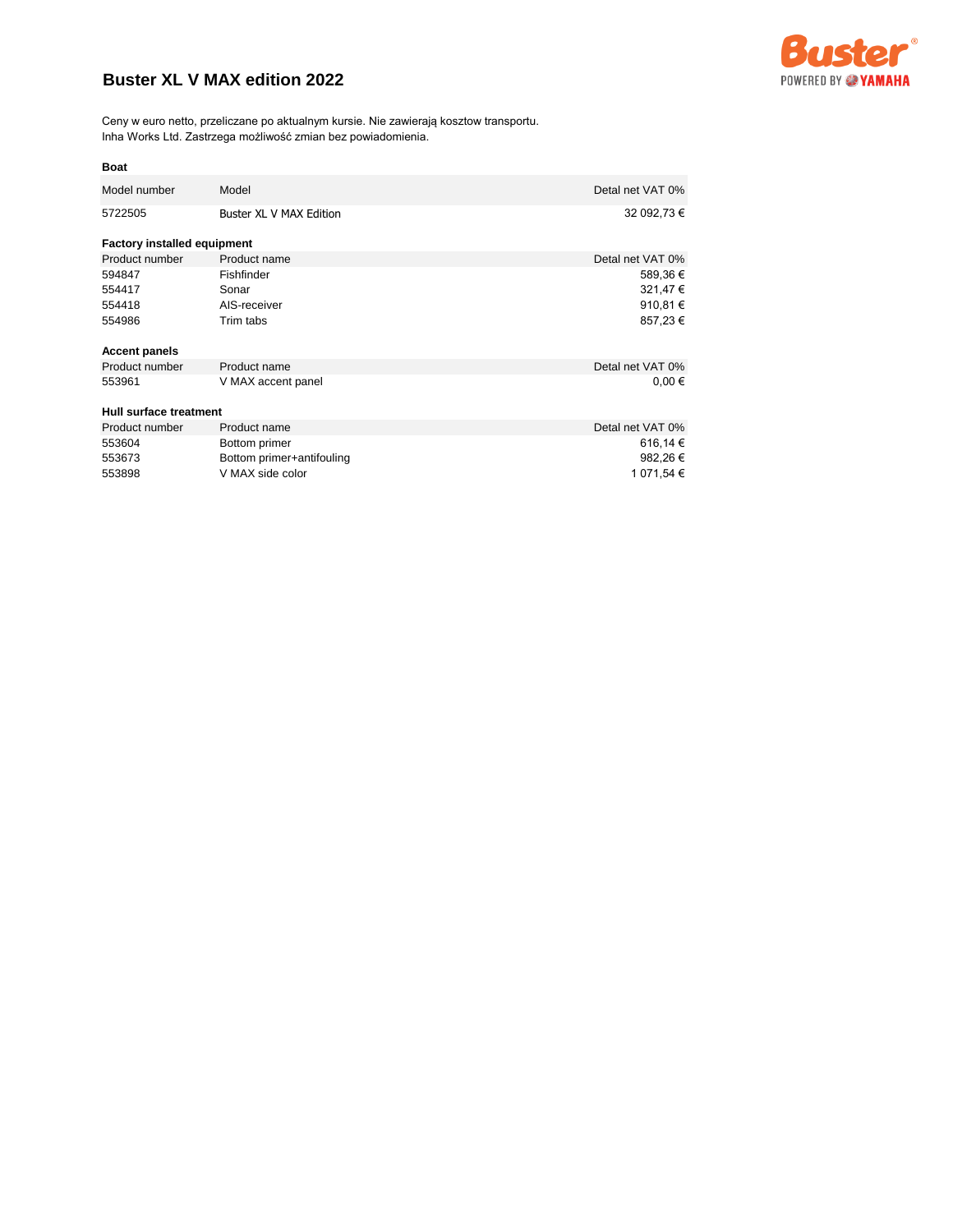## **Buster XXL 2022**



Ceny w euro netto, przeliczane po aktualnym kursie. Nie zawierają kosztow transportu. Inha Works Ltd. Zastrzega możliwość zmian bez powiadomienia.

### **Boat**

| Model number                         | Model                                                                                                                                                                 | Detal net VAT 0%           |
|--------------------------------------|-----------------------------------------------------------------------------------------------------------------------------------------------------------------------|----------------------------|
| 5722550 + 803604<br>5722550 + 803605 | Buster XXL with mechanical prerigging<br>Buster XXL with eletrical prerigging                                                                                         | 33 575,09 €<br>34 613.15 € |
| <b>Packages</b>                      |                                                                                                                                                                       |                            |
| Product number                       | Product name                                                                                                                                                          | Detal net VAT 0%           |
| 804026                               | COMFORT edition<br>(cushions, aft canvas)                                                                                                                             | 2 098,45 €                 |
| 804027                               | COMFORT TARGA edition<br>(cushions, targa + sprayhood for targa)                                                                                                      | 4 018,31 €                 |
| 804029                               | <b>PREMIUM</b> edition<br>(cushions, aft canvas, fishfinder, waterskiing arch, entertainment,<br>windshield wiper for co-driver, rack for fenders + mooring packages) | 3 750,42 €                 |

### **Factory installed equipment**

| Product number                | Product name                                | Detal net VAT 0% |
|-------------------------------|---------------------------------------------|------------------|
| 594847                        | Fishfinder                                  | 589,36€          |
| 554417                        | Sonar                                       | 321,47€          |
| 554418                        | AIS-receiver                                | 910,81€          |
| 804028                        | Refrigerator 16 I incl. twin battery system | 1 026,91 €       |
| <b>Accent panels</b>          |                                             |                  |
| Product number                | Product name                                | Detal net VAT 0% |
| 553965                        | <b>Black Satin</b>                          | 1 026,91 €       |
| 553966                        | <b>White Satin Pearl</b>                    | 1 026,91 €       |
| 553967                        | <b>Black Satin Metallic</b>                 | $0.00 \in$       |
| 553968                        | Grey Blue Satin Metallic                    | 1 026,91 €       |
| <b>Hull surface treatment</b> |                                             |                  |
| Product number                | Product name                                | Detal net VAT 0% |
| 553604                        | Bottom primer                               | 616,14€          |
| 553673                        | Bottom primer+antifouling                   | 982,26€          |
| 553876                        | Grey sides+bottom primer                    | 1 151,92 €       |
| 553840                        | Grey sides+primer+antifouling               | 1 518,02 €       |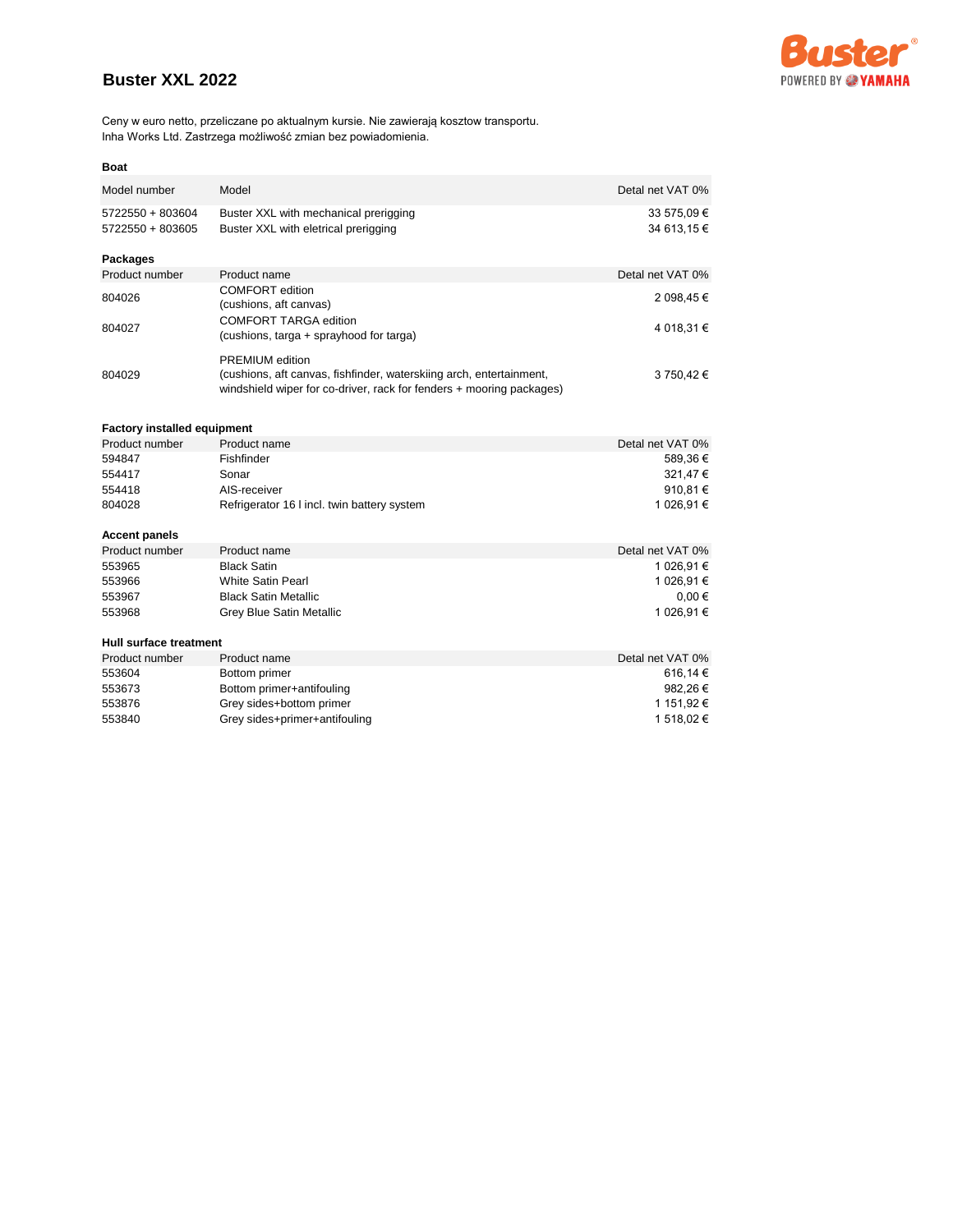## **Buster XXL V MAX edition 2022**



Ceny w euro netto, przeliczane po aktualnym kursie. Nie zawierają kosztow transportu. Inha Works Ltd. Zastrzega możliwość zmian bez powiadomienia.

| <b>Boat</b>                        |                                             |                  |
|------------------------------------|---------------------------------------------|------------------|
| Model number                       | Model                                       | Detal net VAT 0% |
| 5722555                            | Buster XXL V MAX Edition                    | 38 096,89 €      |
| <b>Factory installed equipment</b> |                                             |                  |
| Product number                     | Product name                                | Detal net VAT 0% |
| 594847                             | Fishfinder                                  | 589,36€          |
| 554417                             | Sonar                                       | 321,47€          |
| 554418                             | AIS-receiver                                | 910,81€          |
| 804028                             | Refrigerator 16 I incl. twin battery system | 1 026,91 €       |
| <b>Accent panels</b>               |                                             |                  |
| Product number                     | Product name                                | Detal net VAT 0% |
| 553961                             | V MAX accent panel                          | $0,00 \in$       |
| <b>Hull surface treatment</b>      |                                             |                  |
| Product number                     | Product name                                | Detal net VAT 0% |
| 553604                             | Bottom primer                               | 616,14€          |
| 553673                             | Bottom primer+antifouling                   | 982,26€          |
| 553899                             | V MAX side color                            | 1 071,54 €       |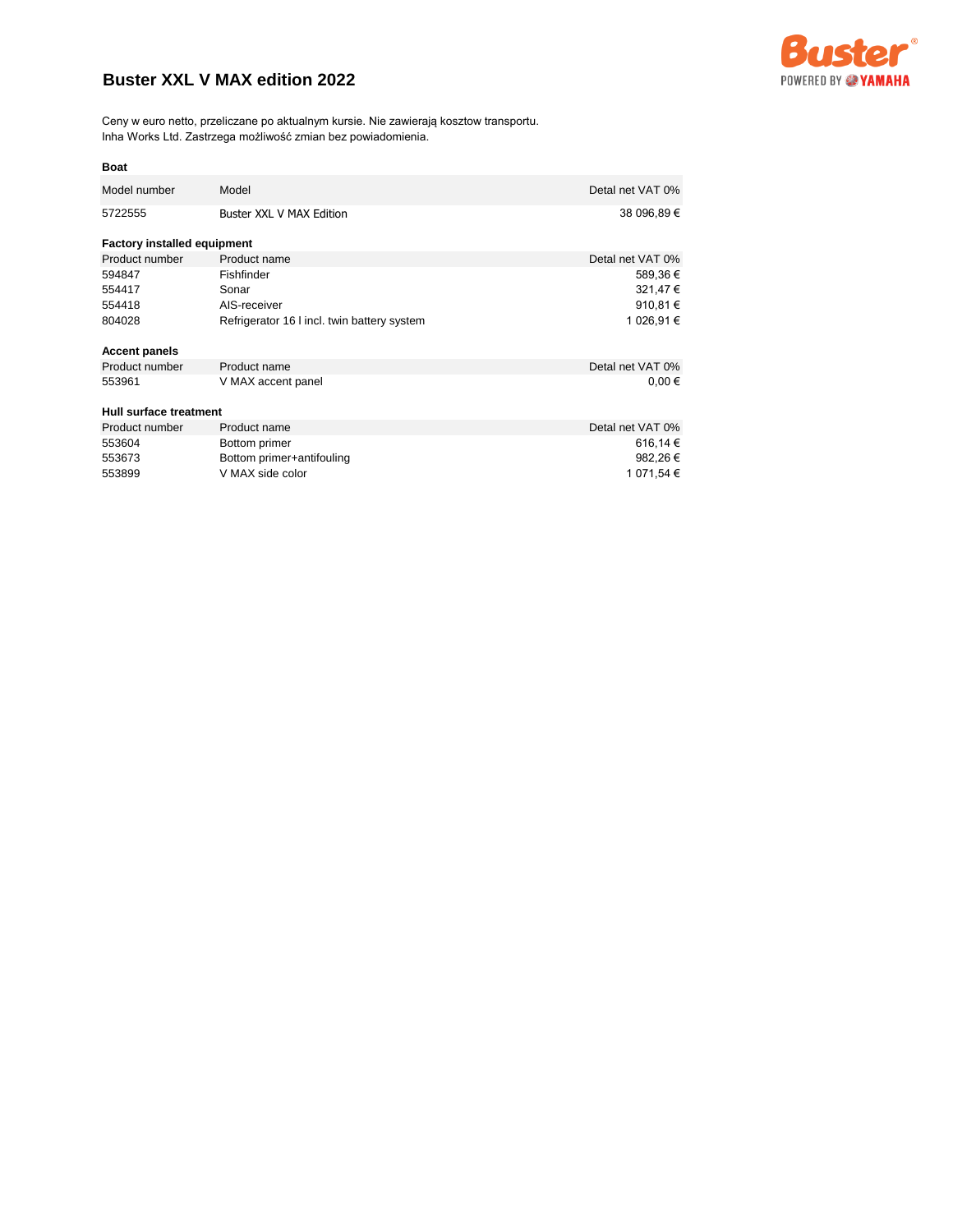## **Buster Magnum 2022**



Ceny w euro netto, przeliczane po aktualnym kursie. Nie zawierają kosztow transportu. Inha Works Ltd. Zastrzega możliwość zmian bez powiadomienia.

| <b>Boat</b>                        |                                                                                                                                                              |                  |
|------------------------------------|--------------------------------------------------------------------------------------------------------------------------------------------------------------|------------------|
| Model number                       | Model                                                                                                                                                        | Detal net VAT 0% |
| 5722700                            | <b>Buster Magnum</b>                                                                                                                                         | 45 152,94 €      |
| <b>Packages</b>                    |                                                                                                                                                              |                  |
| Product number                     | Product name                                                                                                                                                 | Detal net VAT 0% |
| 804009                             | <b>COMFORT</b> edition<br>(cushions, aft canvas)                                                                                                             | 1 897,54 €       |
| 804010                             | <b>PREMIUM</b> edition<br>(cushions, aft canvas, fishfinder, waterskiing arch, bow thruster,<br>twin battery system, rack for fenders +<br>mooring packages) | 8 929,56 €       |
| <b>Factory installed equipment</b> |                                                                                                                                                              |                  |
| Product number                     | Product name                                                                                                                                                 | Detal net VAT 0% |
| 594847                             | Fishfinder                                                                                                                                                   | 589,36€          |
| 554417                             | Sonar                                                                                                                                                        | 321,47€          |
| 554418                             | AIS-receiver                                                                                                                                                 | 910,81€          |
| 554287                             | Refrigerator 42 I                                                                                                                                            | 1 339,43 €       |
| 804012                             | Offshore suspension seat posts                                                                                                                               | 2 232,39 €       |
| 804011                             | Bow thruster                                                                                                                                                 | 2 946,75 €       |
| 554289                             | Anchor winch, aft                                                                                                                                            | 4 911,27 €       |
| <b>Accent panels</b>               |                                                                                                                                                              |                  |
| Product number                     | Product name                                                                                                                                                 | Detal net VAT 0% |
| 553914                             | <b>Black Satin Metallic</b>                                                                                                                                  | $0,00 \in$       |
| 553915                             | Grey Blue Satin Metallic                                                                                                                                     | 1 071,54 €       |
| 553916                             | <b>Black Satin</b>                                                                                                                                           | 1 071,54 €       |
| 553917                             | <b>White Pearl Satin</b>                                                                                                                                     | 1 071,54 €       |
| <b>Hull surface treatment</b>      |                                                                                                                                                              |                  |
| Product number                     | Product name                                                                                                                                                 | Detal net VAT 0% |
| 553604                             | Bottom primer                                                                                                                                                | 669,72€          |
| 553673                             | Bottom primer+antifouling                                                                                                                                    | 1 071,54 €       |
| 553876                             | Grey sides+bottom primer                                                                                                                                     | 1 294,78 €       |
| 553840                             | Grey sides+primer+antifouling                                                                                                                                | 1 696,62 €       |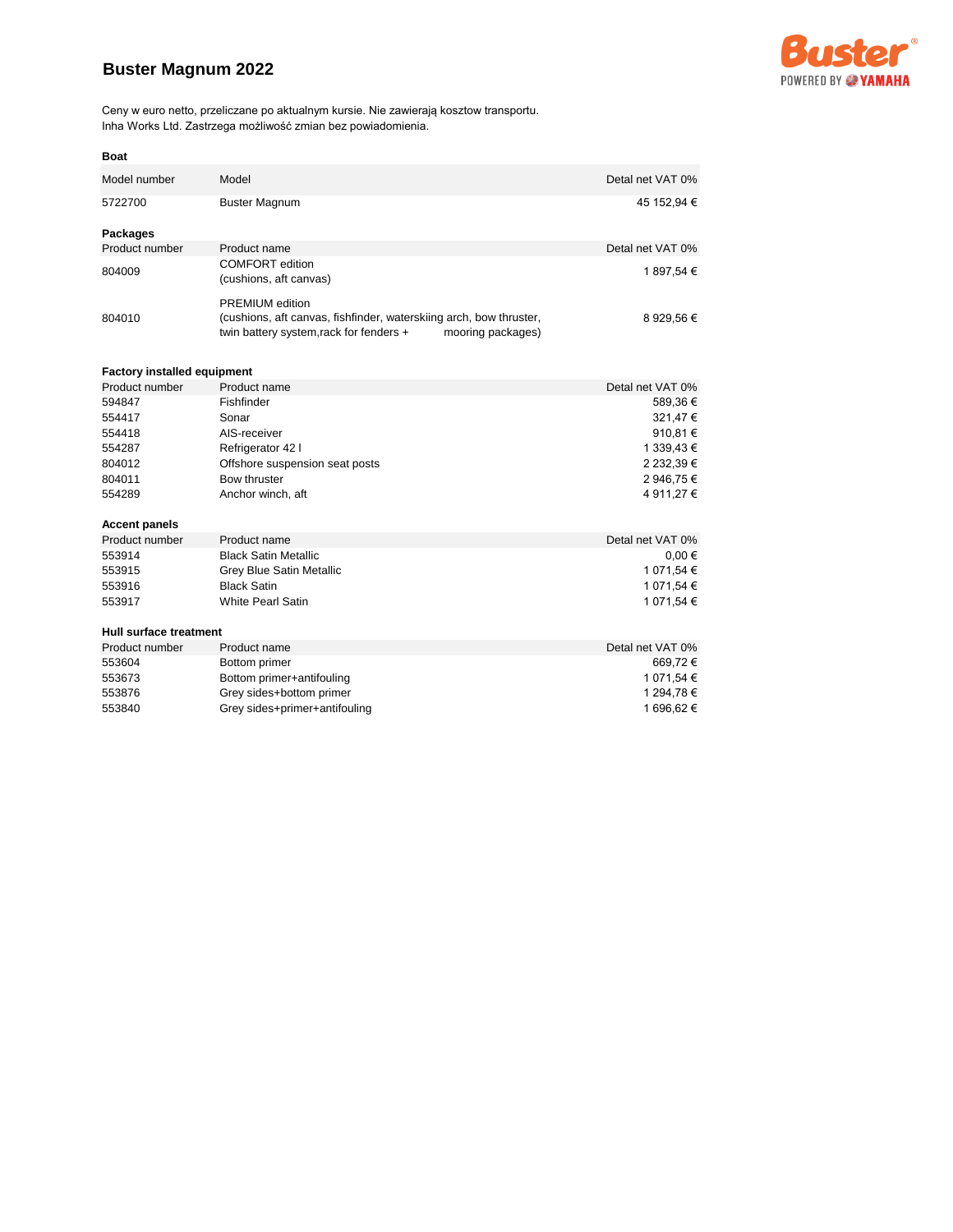

# **Buster Supermagnum 2022**

Ceny w euro netto, przeliczane po aktualnym kursie. Nie zawierają kosztow transportu. Inha Works Ltd. Zastrzega możliwość zmian bez powiadomienia.

### **Boat**

| Model number                       | Model                                                                                                                                                                                                                                | Detal net VAT 0% |  |
|------------------------------------|--------------------------------------------------------------------------------------------------------------------------------------------------------------------------------------------------------------------------------------|------------------|--|
| 5722800                            | <b>Buster Supermagnum</b>                                                                                                                                                                                                            | 53 361,94 €      |  |
| Packages                           |                                                                                                                                                                                                                                      |                  |  |
| Product number                     | Product name                                                                                                                                                                                                                         | Detal net VAT 0% |  |
| 804003                             | <b>COMFORT</b> edition<br>(cushions, aft canvas)                                                                                                                                                                                     | 2 174,35 €       |  |
| 804004                             | <b>PREMIUM</b> edition<br>(Buster Q+, cushions, aft canvas, fishfinder, waterskiing arch,<br>offshore suspension seat posts, entertainment, bow thruster, twin<br>battery system, refrigerator, rack for fenders + mooring packages) | 13 394,35 €      |  |
| <b>Factory installed equipment</b> |                                                                                                                                                                                                                                      |                  |  |
| Product number                     | Product name                                                                                                                                                                                                                         | Detal net VAT 0% |  |
| <b>EO1017</b>                      | <b>Eichfinder</b>                                                                                                                                                                                                                    | EQQQQQQ          |  |

| 594847 | Fishfinder                   | 589.36€      |
|--------|------------------------------|--------------|
| 554417 | Sonar                        | 321.47€      |
| 554418 | AIS-receiver                 | 910.81 $\in$ |
| 554287 | Refrigerator 42 I            | 1 339.43 €   |
| 804005 | Bow thruster                 | 2 946.75 €   |
| 804007 | Anchor winch, aft            | 4 911.27 €   |
| 804006 | Helm EX joystick & autopilot | 5 804.22 €   |
|        |                              |              |

### **Accent panels**

| Product number | Product name                | Detal net VAT 0% |
|----------------|-----------------------------|------------------|
| 553923         | Grey Blue Satin Metallic    | 1 071.54 €       |
| 553922         | <b>Black Satin Metallic</b> | $0.00 \in$       |
| 553924         | Black Satin                 | 1 071.54 €       |
| 553950         | <b>White Pearl Satin</b>    | 1 071.54 €       |

### **Hull surface treatment**

| Product number | Product name                    | Detal net VAT 0% |
|----------------|---------------------------------|------------------|
| 553998         | Bottom primer                   | 669.72€          |
| 553999         | Bottom primer+antifouling       | 1 071.54 €       |
| 553997         | Grey sides+bottom primer        | 1 294.78 €       |
| 553996         | Grey sides+primer+antifouling   | 1 696.62 €       |
| 553918         | Foiled sides                    | 1 116.19 €       |
| 553920         | Foiled sides+bottom primer      | 1785.91€         |
| 553919         | Foiled sides+primer+antifouling | 2 187.75 €       |